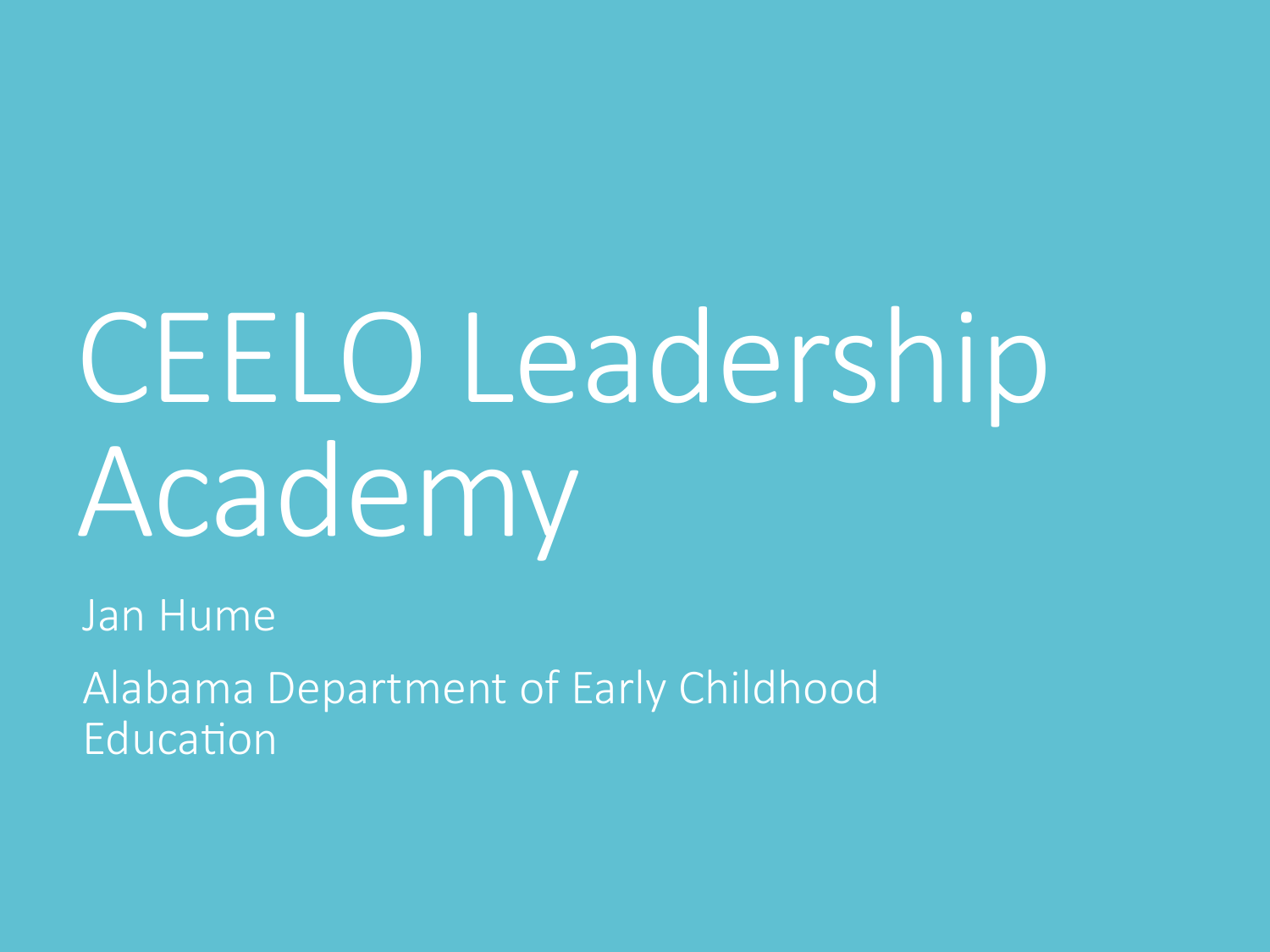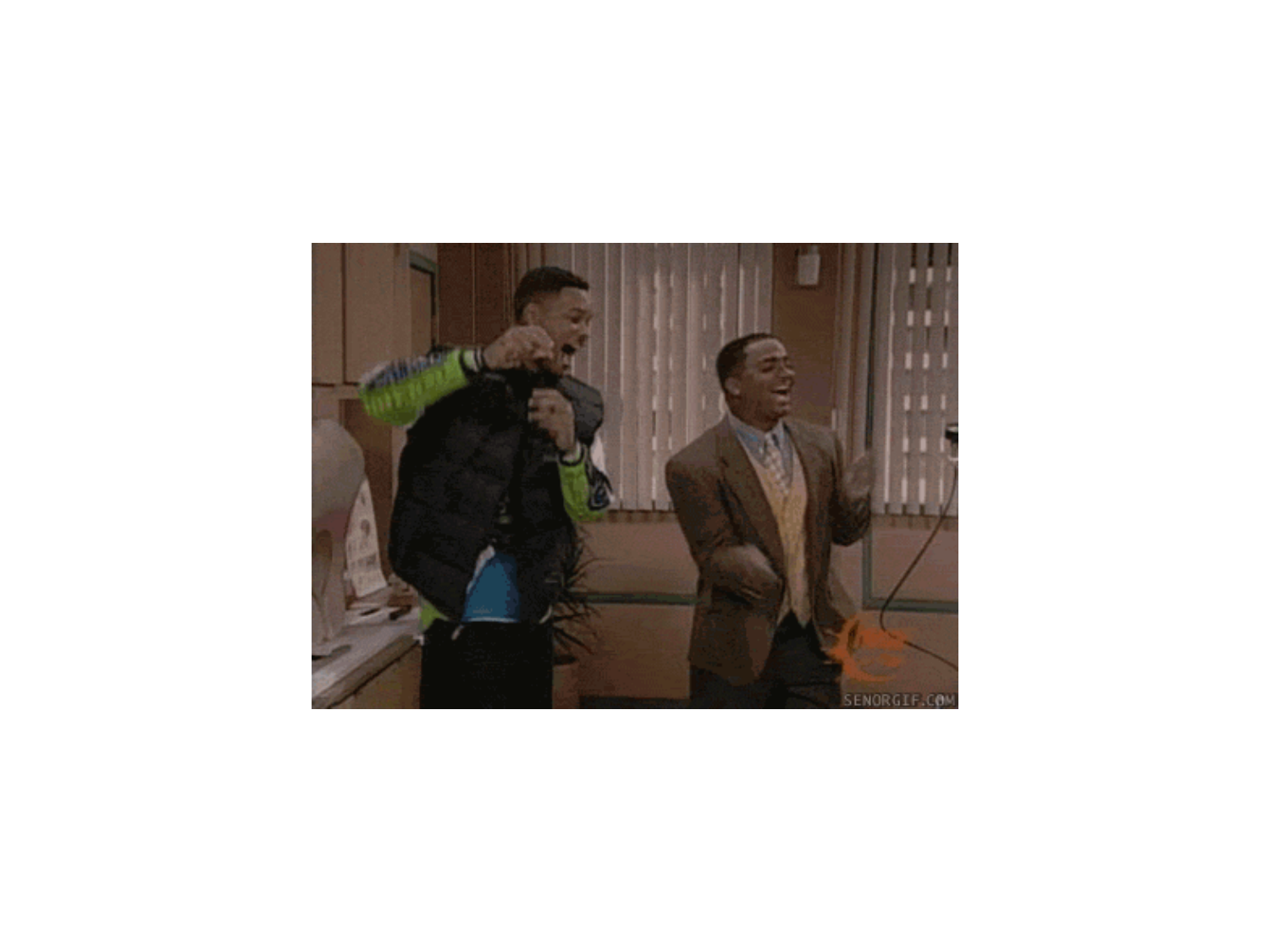## Project: Applying RBA Model to AL Children First Trust Fund

Children First Trust Fund is Alabama's Tobacco Settlement Fund.

Approximately \$85 million per year

Of that total, approximately \$45 million is distributed through legislative process to 11 state agencies for specific purposes related to youth crime, child abuse prevention, smoking prevention, child death investigation

Our agency's role is to receive and approve agency Plans of Investment before they can spend any of the allocated funds. At the end of the FY, agencies report on how they spent funds

General fund is in terrible shape, so pressure is on to protect CFTF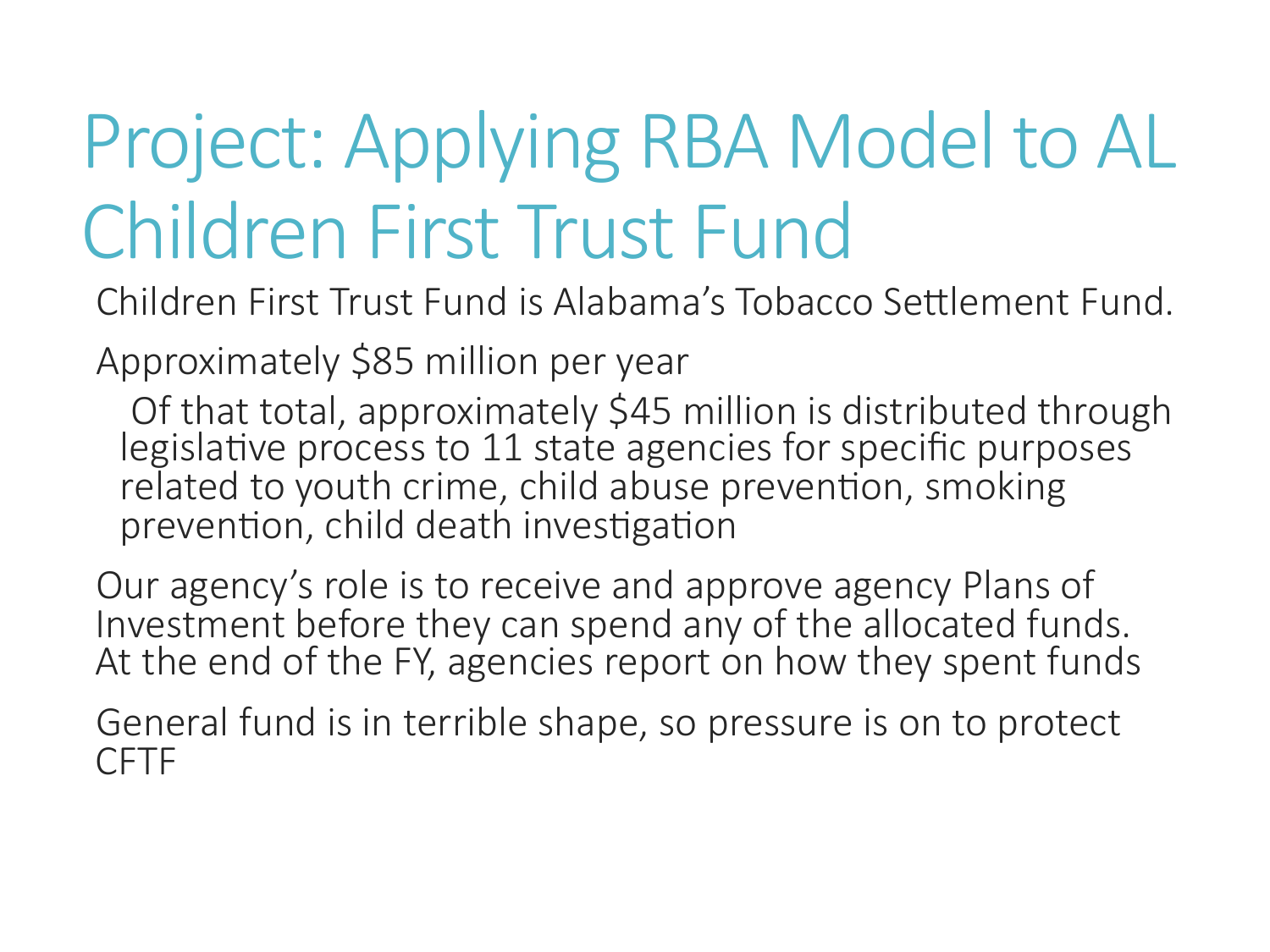#### RBA: The Answer to All Ills?

RBA gave a great framework for re-thinking the process and desired outcomes for CFTF

Back to Montgomery with wonderful intern Sarah Kelly who loved RBA as much as I did. She and I talked about the potential impact of RBA on CFTF reporting. She read the books and created a wonderful explanation to agencies of how it would change the reporting and Plans of Investment.

Then we sent it out…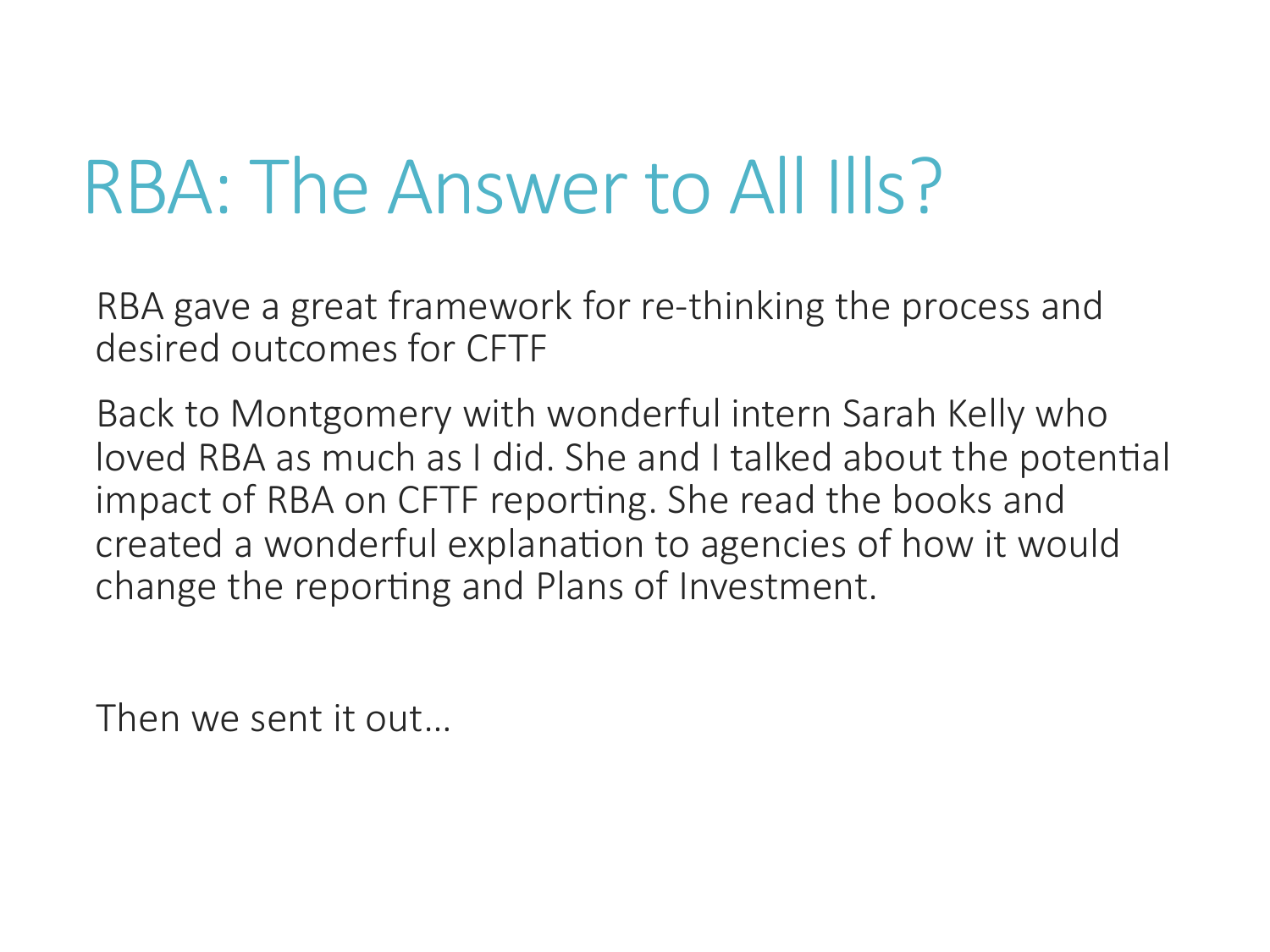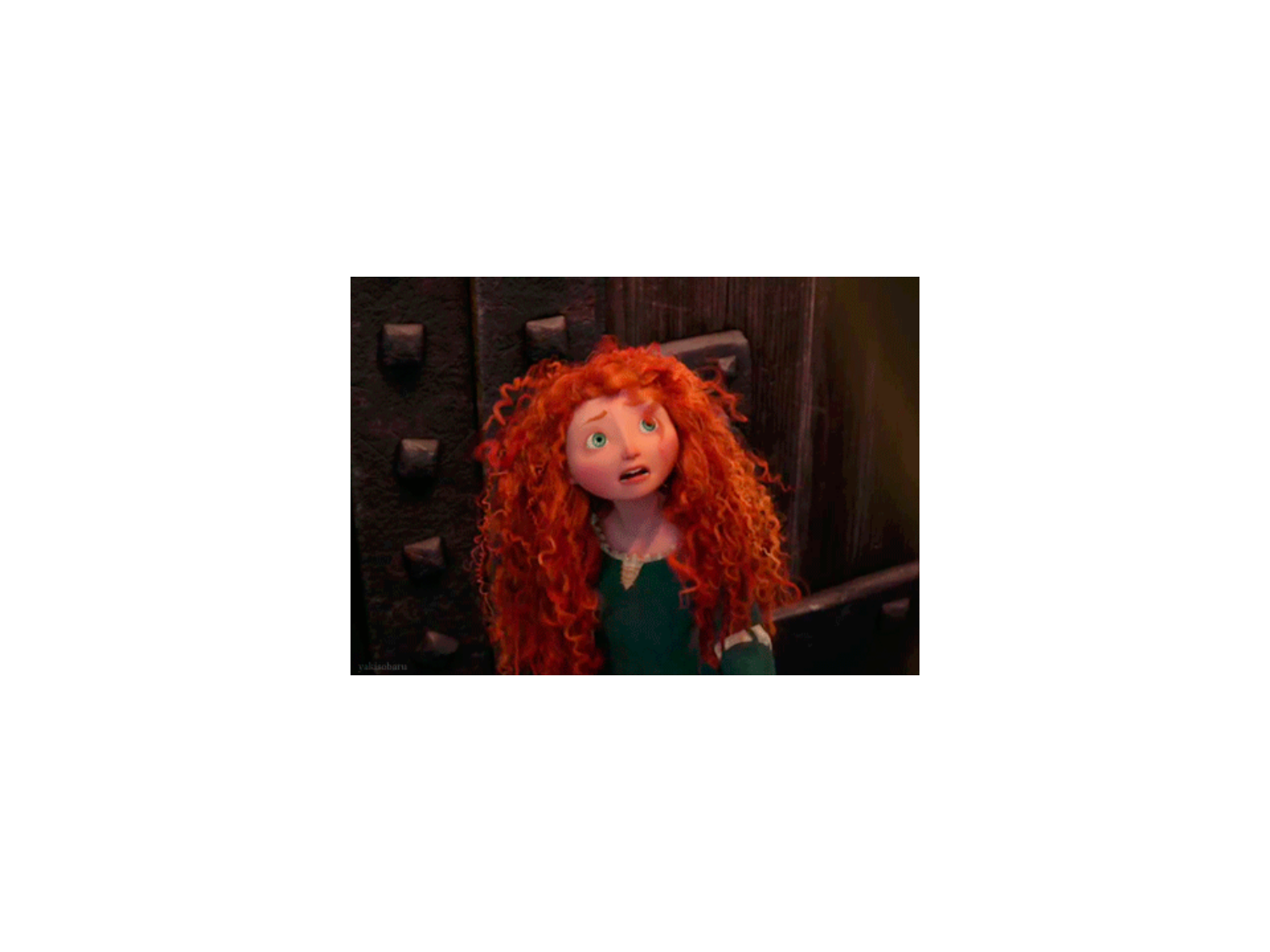## What Did I Learn?

- 1. Not everyone is a data geek. Don't understand that, but ok…
- 2. Jim kept asking me questions like "What kind of leadership skills are you using?"
	- My answer: I sent it to them in an email…what else do they need? It finally hit me – ADAPTIVE LEADERSHIP, not just management, is required.
- 3. My communication skills are in desperate need of help Don't think well on my feet Start in the middle
- 4. I still have too much to learn for this to be over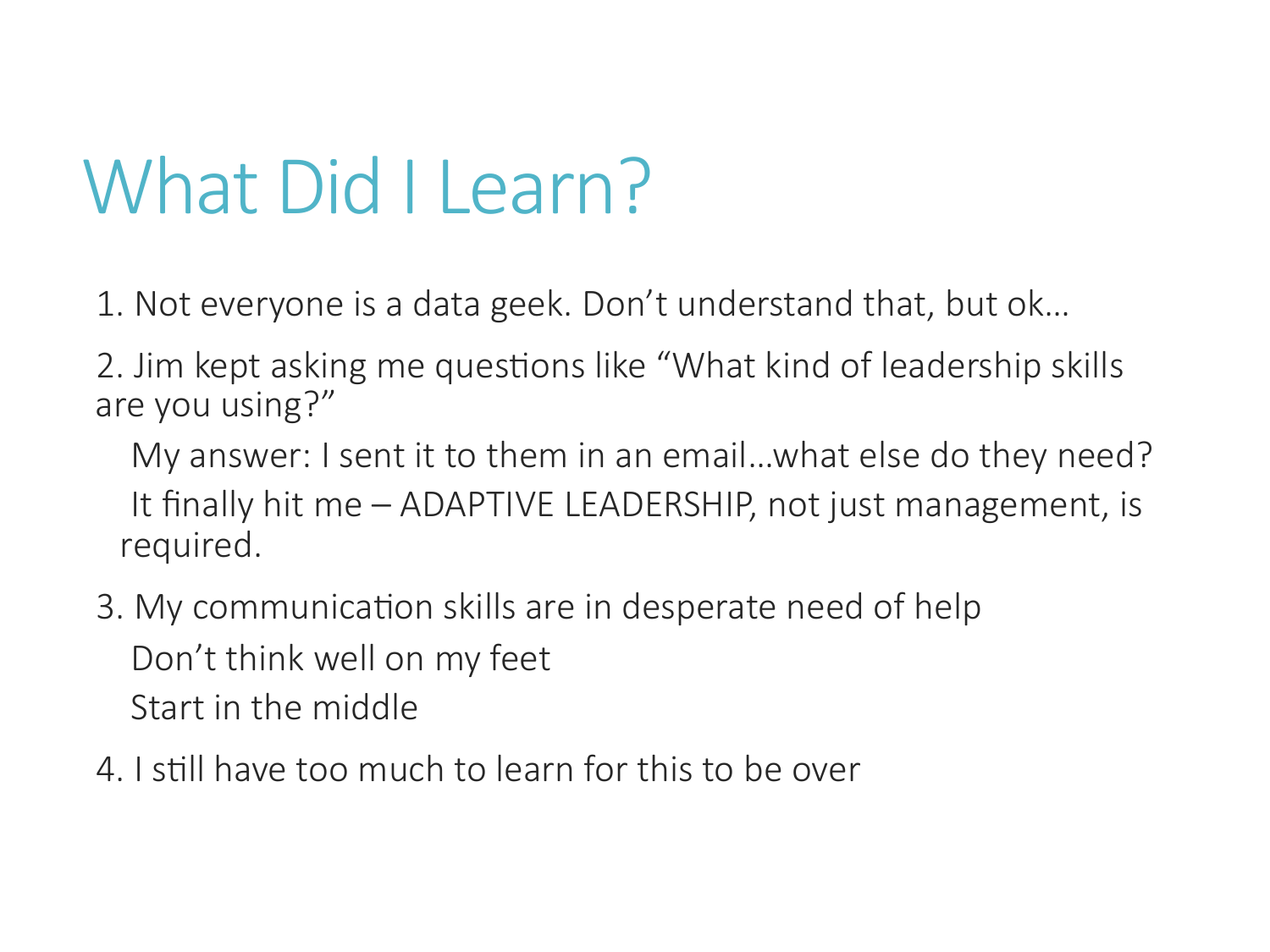## What Has Been Accomplished with CFTF?

Legislative Oversight Committee has been appointed and convened for the first time in 10 years.

A report with a breakdown by county, agency and grantee was provided to the Committee.

The Committee Chair is having ongoing conversations with our office and advocates about how to ensure CFTF is protected

Advocates are thrilled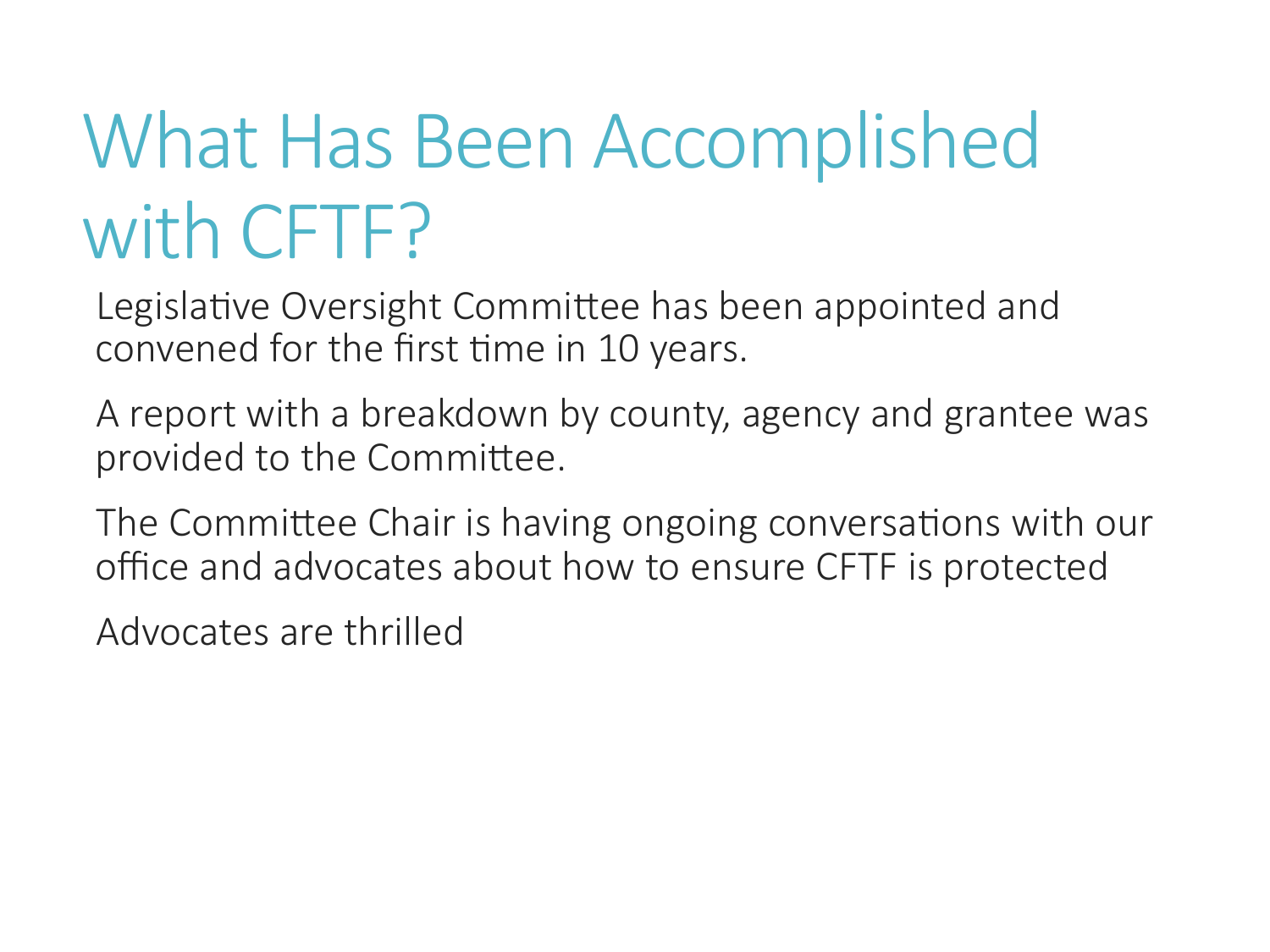## Maybe This Stuff Applies to Other Projects?

Grant award process

Our agency administers Pre-K through classroom grants. We went from 420 to 620 this year.

Preschool Development Grant award

Systems Thinking is KEY to ensuring the PDG is not an additional work plan on top of everything else

The work here has helped our agency connect PDG work within our existing system and continue to build a system. (Example: State Advisory Council and the Governor's Office)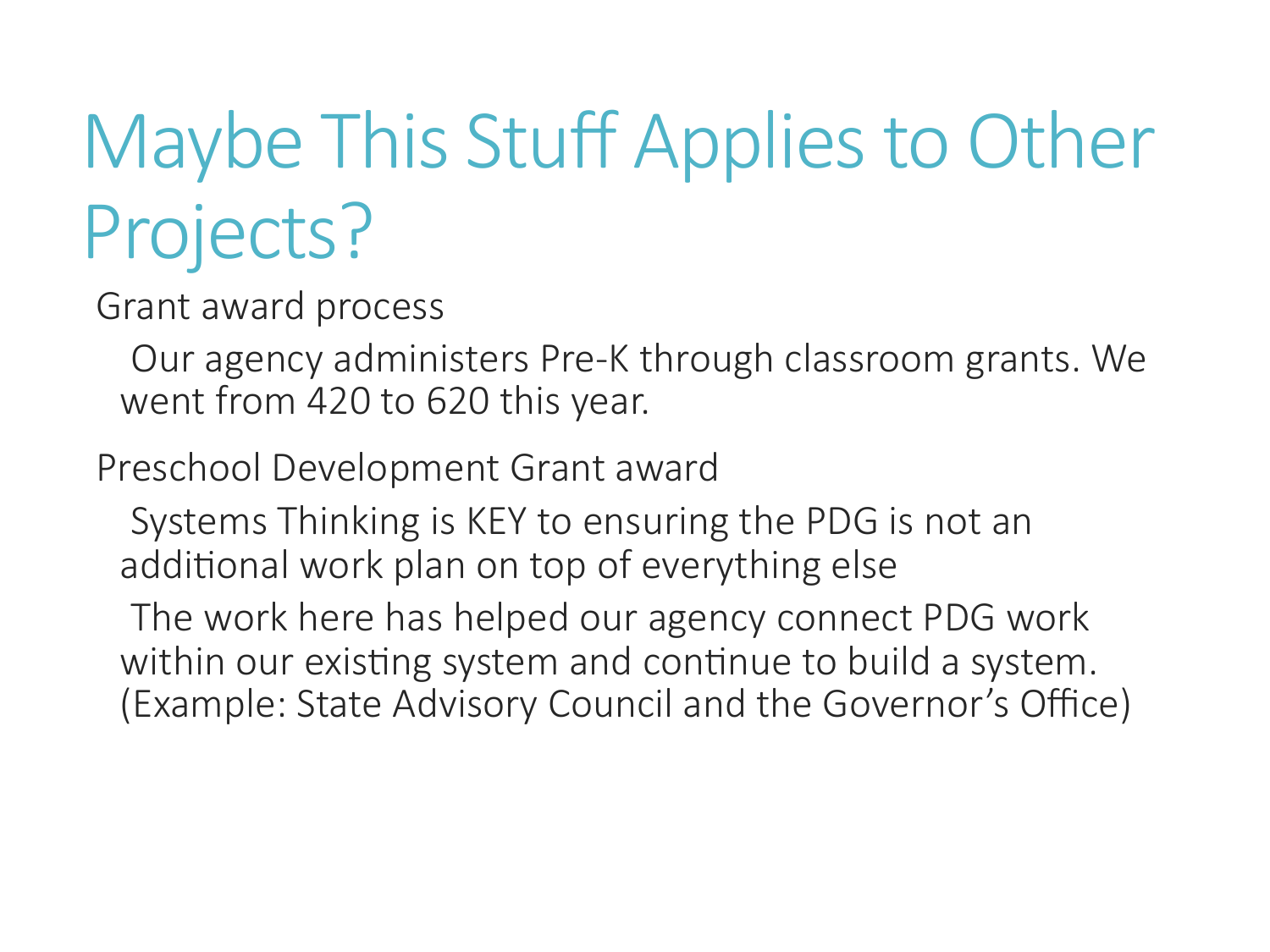## Really, It Does!

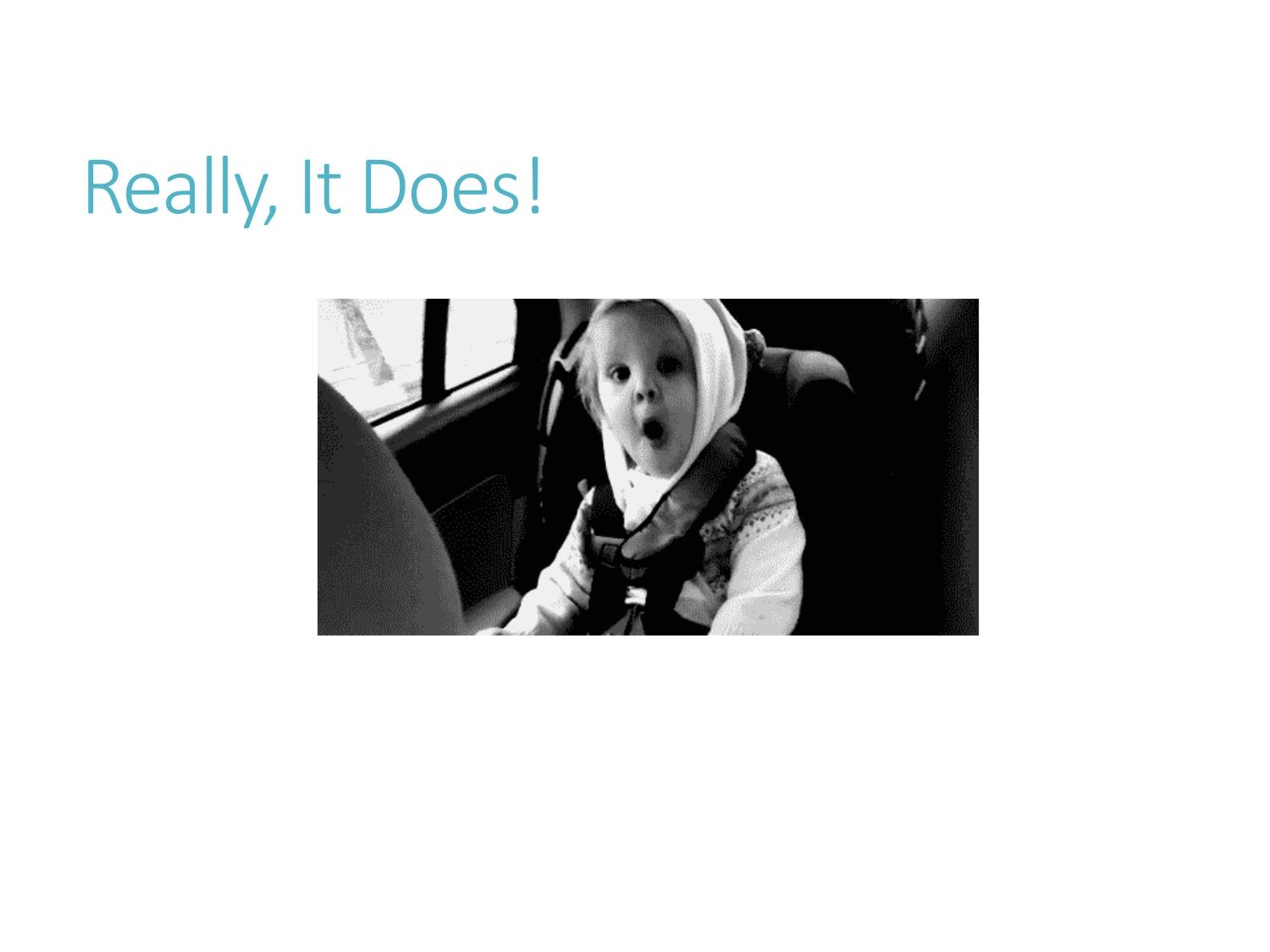## Tools in My Toolbox

Handed out Systems Thinking Cards to colleague struggling with some things

Use Mental Models in trying to understand perspectives of others (Head Start)

Principles for looking at seemingly unrelated things and how they may be related (Agency legislation)

Wall of data...still in progress

Work life balance

Part of the field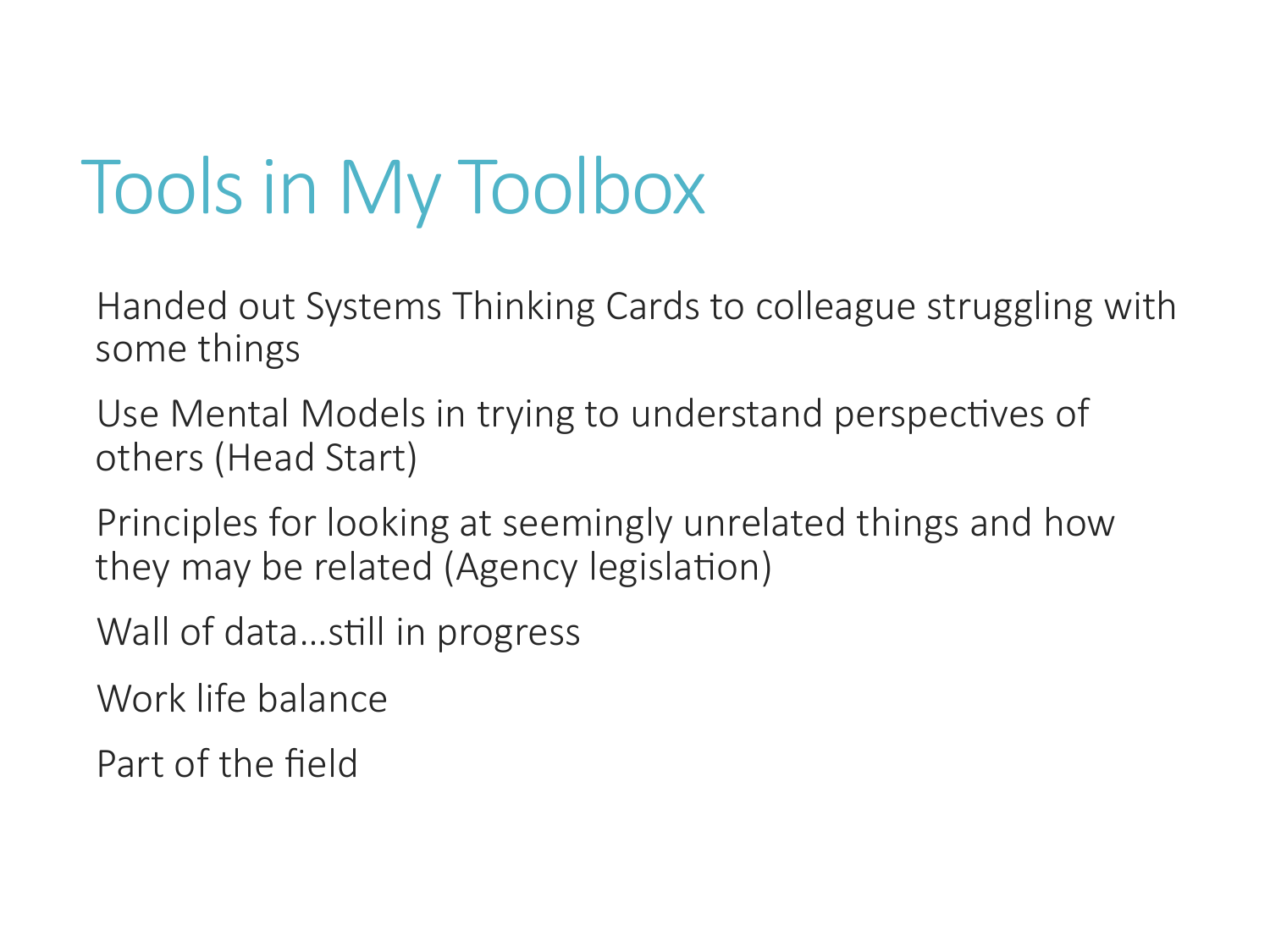# Struggle: Work Life Balance

Example each of you set – kids, grandkids, nieces and nephews, dad, spouse

Advice – Lori, Jim, Jana, Lindy, Stacie

Reminded me why I wanted to work on growing early childhood access and quality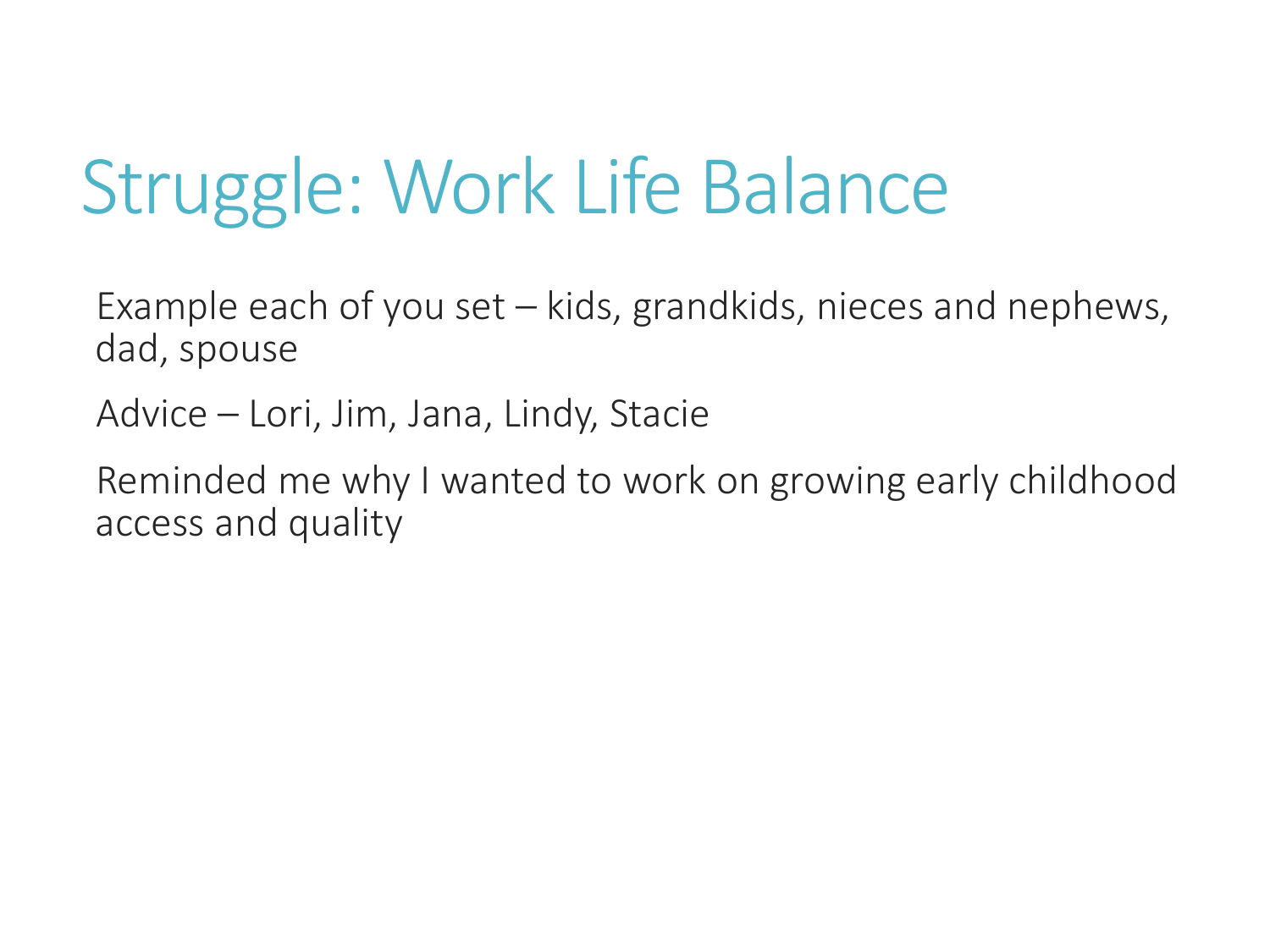# Struggle: Not Part of Field

Love that the principles we have learned this year apply to everything in life, but the discussions we have had on how it all relates, how we all relate, how our states are very different and very similar and how we each have a role in this developing field

Again, thinking about what brought me here, to this field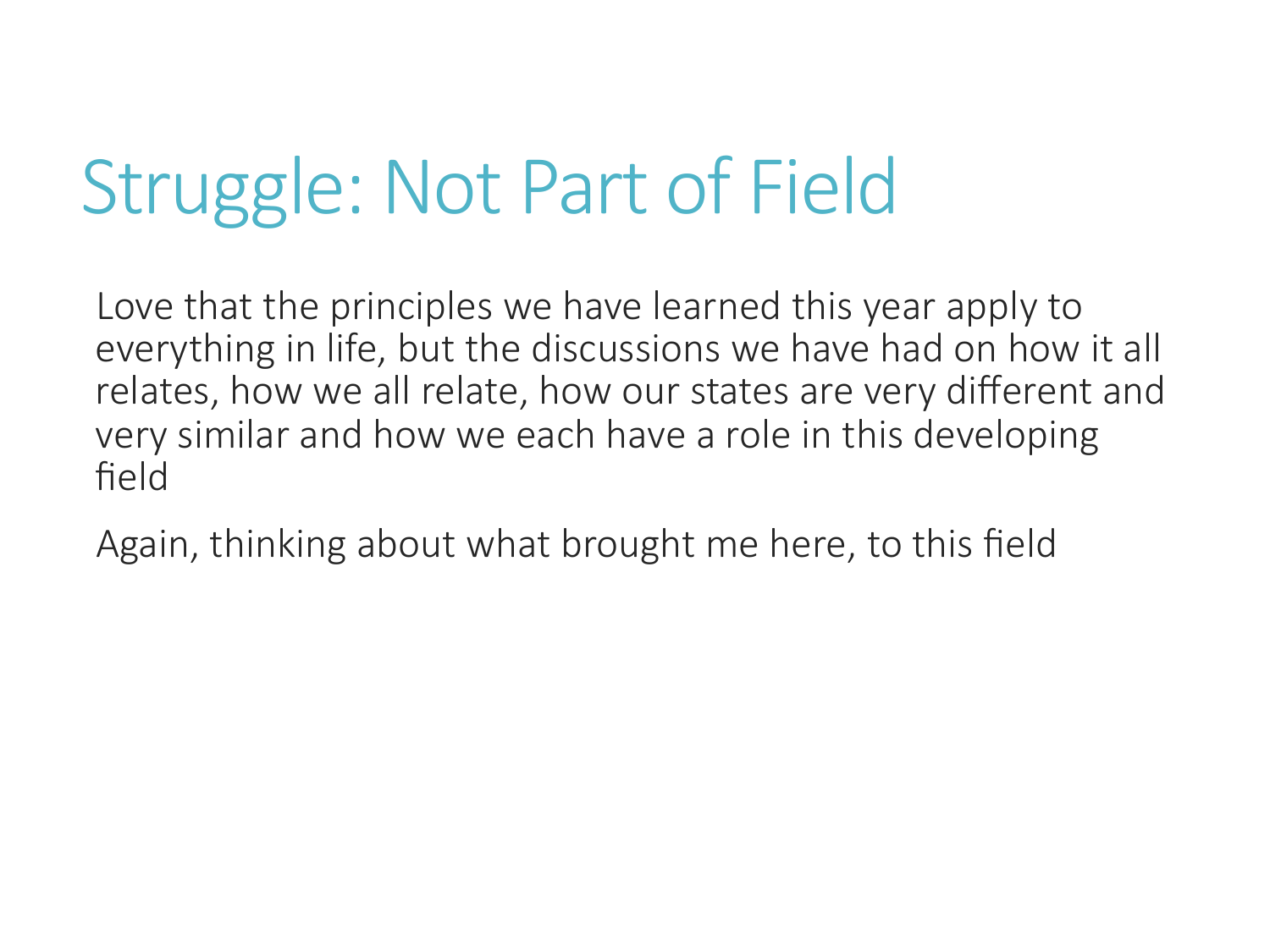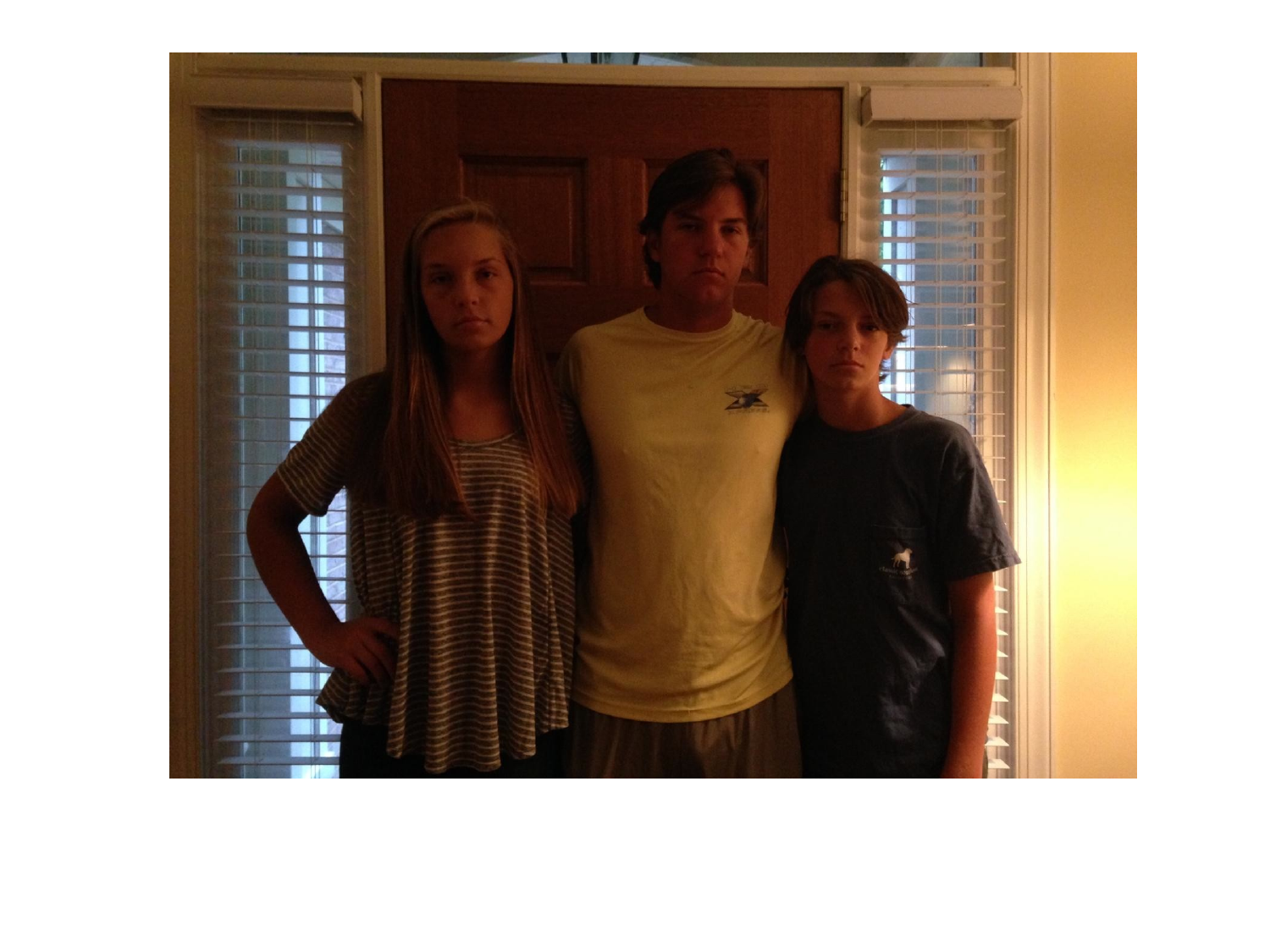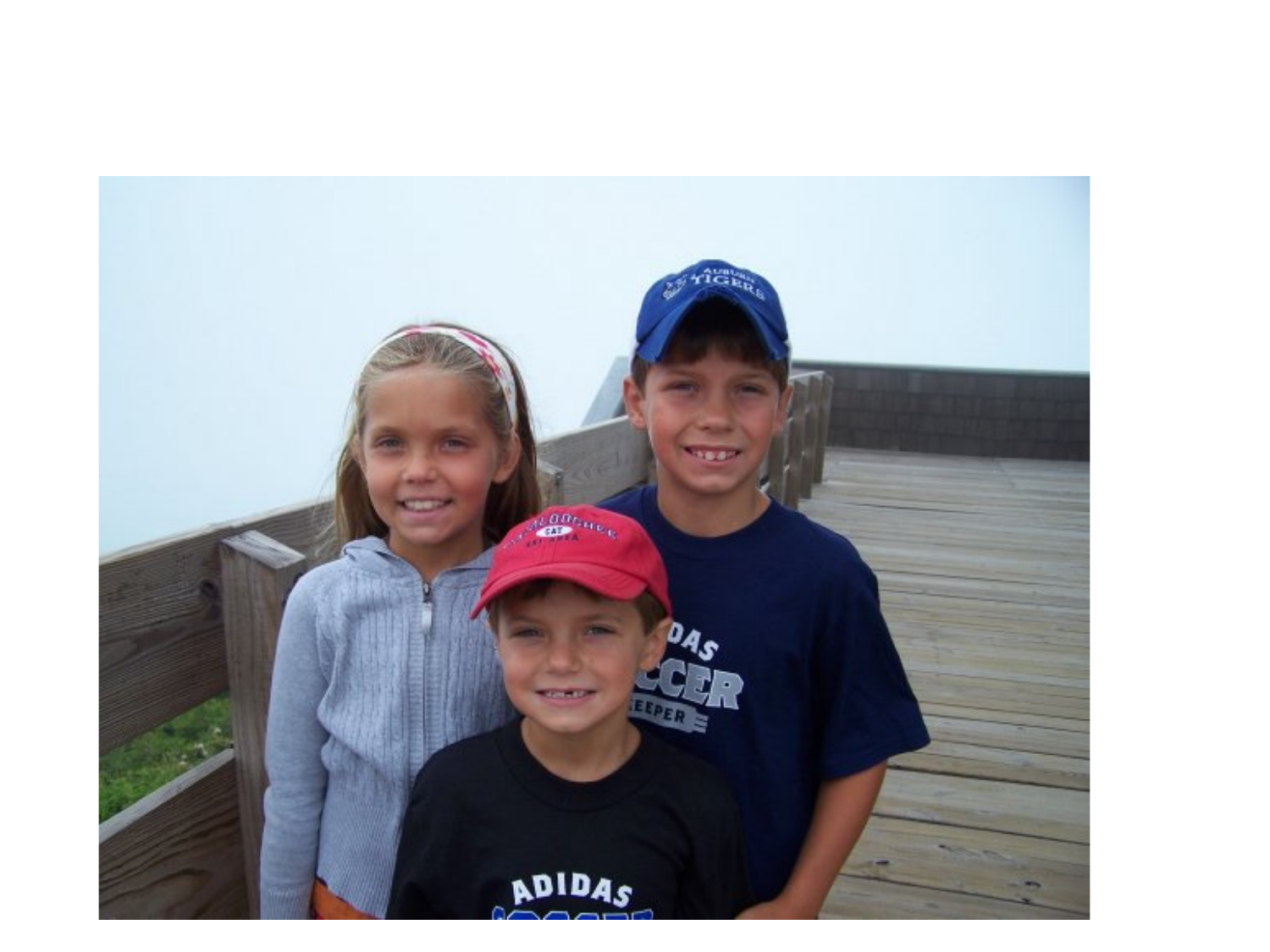#### In a Bar in New Orleans…

"If you are not serving customers, you better be serving someone who is."

My motto:

"If you are not serving CHILDREN, you better be serving someone who is!"